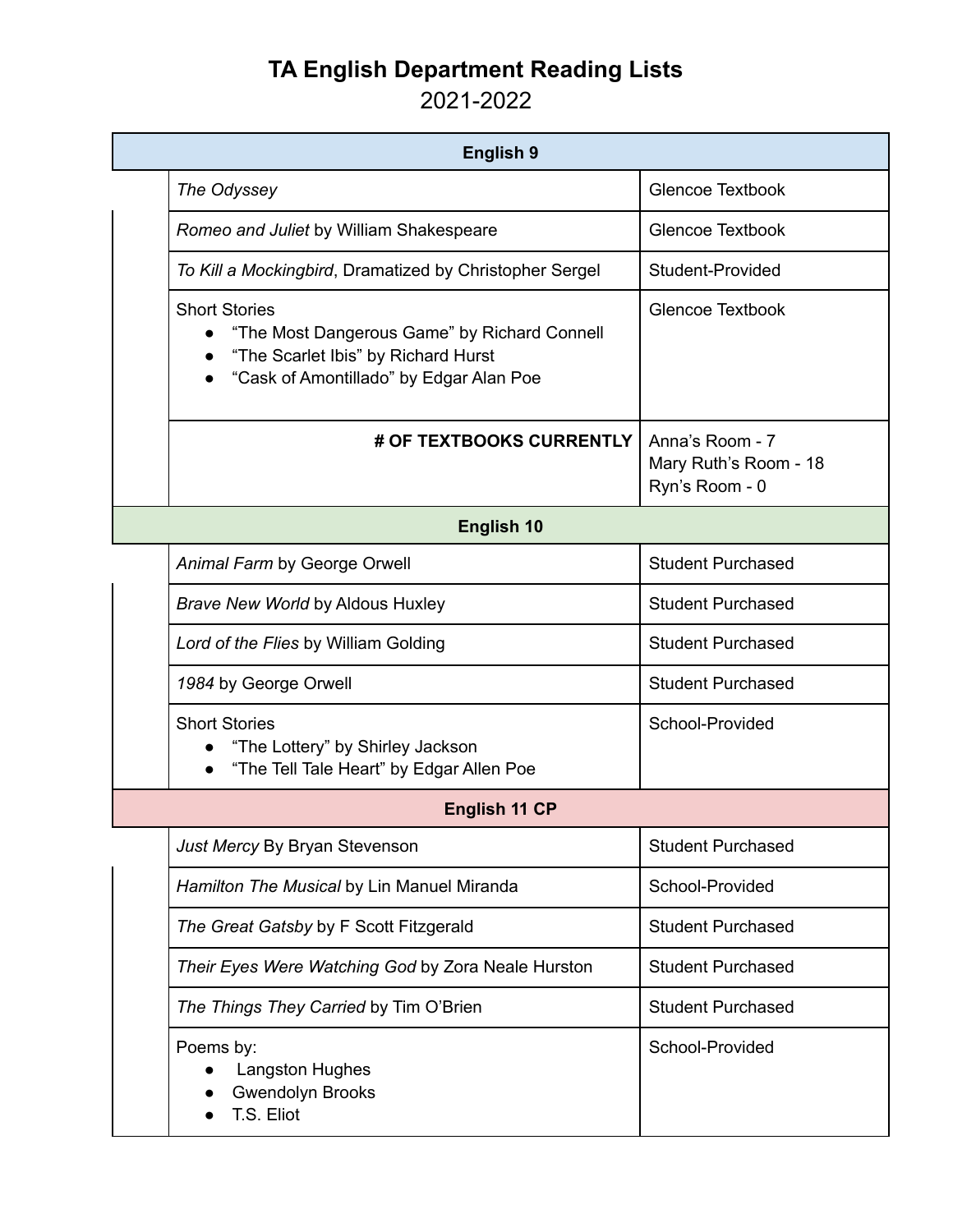| AP Language and Composition (11th)                                                                                                                                                                                                                                                                                                                                                                                                                                                                                                                                                                                                                                                                                                                                                                                                                                                                        |                                                      |  |  |  |
|-----------------------------------------------------------------------------------------------------------------------------------------------------------------------------------------------------------------------------------------------------------------------------------------------------------------------------------------------------------------------------------------------------------------------------------------------------------------------------------------------------------------------------------------------------------------------------------------------------------------------------------------------------------------------------------------------------------------------------------------------------------------------------------------------------------------------------------------------------------------------------------------------------------|------------------------------------------------------|--|--|--|
| The Great Gatsby by F Scott Fitzgerald                                                                                                                                                                                                                                                                                                                                                                                                                                                                                                                                                                                                                                                                                                                                                                                                                                                                    | <b>Student Purchased</b>                             |  |  |  |
| Just Mercy by Bryan Stevenson                                                                                                                                                                                                                                                                                                                                                                                                                                                                                                                                                                                                                                                                                                                                                                                                                                                                             | <b>Student Purchased</b>                             |  |  |  |
| Selected Readings from:<br><b>Rhetoric by Aristotle</b><br>"Eulogy of Abraham Lincoln" by Emerson<br>The Declaration of Independence<br>$\bullet$<br>"How to Break the Poverty Cycle" by David Kirp<br>$\bullet$<br><b>JFK Inaugural Address</b><br>"Malady" by Jimmy Carter<br>"I Have a Dream" by MLK<br>$\bullet$<br>"The Ballot or the Bullet" by Malcolm X<br>$\bullet$<br>"Notes on the State of Virginia" by Jefferson<br>$\bullet$<br>"An Indian Education" by Sherman Alexei<br>$\bullet$<br>"Shakespeare's Sister" by Virginia Woolf<br>"How to Know if You're Dead" by Mary Roach<br>$\bullet$<br>Nixon's Checkers Speech<br>$\bullet$<br>"Atlanta Compromise" by Booker T Washington<br>"Talented Tenth" by W.E.B. Dubois<br>Serial Season 1 by NPR<br>$\bullet$<br>"Salt March" by Mahatma Gandhi<br>"Letter To John Quincy Adams" by Abigail Adams<br>"A Modest Proposal" by Jonathan Swift | School-Provided and found in<br>public domain online |  |  |  |
| <b>English 12 CP</b>                                                                                                                                                                                                                                                                                                                                                                                                                                                                                                                                                                                                                                                                                                                                                                                                                                                                                      |                                                      |  |  |  |
| The Awakening by Kate Chopin                                                                                                                                                                                                                                                                                                                                                                                                                                                                                                                                                                                                                                                                                                                                                                                                                                                                              | <b>Student Purchased</b>                             |  |  |  |
| The Metamorphosis by Franz Kafka                                                                                                                                                                                                                                                                                                                                                                                                                                                                                                                                                                                                                                                                                                                                                                                                                                                                          | <b>Student Purchased</b>                             |  |  |  |
| Student's Choice of one of the following:<br>The Road by Cormac McCarthy<br>Handmaid's Tale by Margaret Atwood<br>$\bullet$<br>Parable of the Sower by Octavia Butler                                                                                                                                                                                                                                                                                                                                                                                                                                                                                                                                                                                                                                                                                                                                     | <b>Student Purchased</b>                             |  |  |  |
| The Wasteland by T.S. Eliot                                                                                                                                                                                                                                                                                                                                                                                                                                                                                                                                                                                                                                                                                                                                                                                                                                                                               | Available online                                     |  |  |  |
| <b>Short Stories</b><br>"Speech Sounds" by Octavia Butler<br>"The Pedestrian" by Ray Bradbury<br>"Harrison Bergeron" by Kurt Vonnegut                                                                                                                                                                                                                                                                                                                                                                                                                                                                                                                                                                                                                                                                                                                                                                     | School - Provided                                    |  |  |  |
| Song of Myself by Walt Whitman                                                                                                                                                                                                                                                                                                                                                                                                                                                                                                                                                                                                                                                                                                                                                                                                                                                                            | Available online                                     |  |  |  |
| Hamlet Prince of Denmark by William Shakespeare                                                                                                                                                                                                                                                                                                                                                                                                                                                                                                                                                                                                                                                                                                                                                                                                                                                           | <b>Student Purchased</b>                             |  |  |  |
| AP Literature (12)                                                                                                                                                                                                                                                                                                                                                                                                                                                                                                                                                                                                                                                                                                                                                                                                                                                                                        |                                                      |  |  |  |